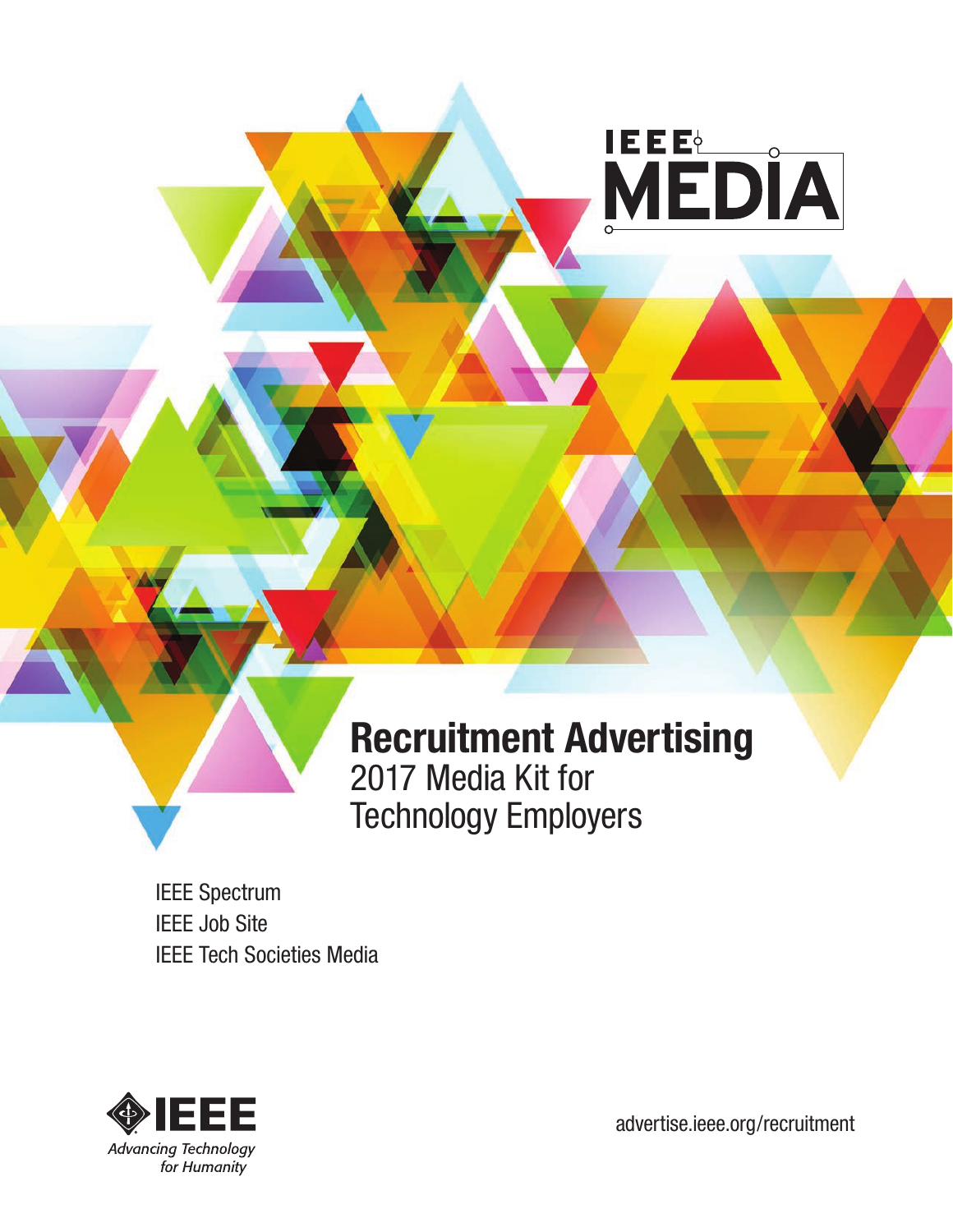**IEEE Media Recruitment Services provide the complete employment resources you need to reach the brightest and most qualified candidates for your open positions.**

| <b>Attract the Innovators</b><br>of Technology                 | IEEE is the world's largest professional<br>association for the advancement of<br>technology. IEEE members are electrical<br>and electronics engineers and allied<br>professionals whose technical interests<br>include computer sciences, software<br>development, information technology,<br>physics, biomedicine and other related<br>disciplines.                                                                                                                                                                                    | <b>IEEE Membership Profile*</b><br>53.0%<br><b>Industry</b><br>25.4%<br>Academia<br>8.9%<br>Government<br>12.7%<br><b>Other</b><br><b>Student Members</b><br>15.8%<br>22.4%<br><b>IEEE Young Professionals</b><br>(formerly known as GOLD Members)                                                                                             |
|----------------------------------------------------------------|------------------------------------------------------------------------------------------------------------------------------------------------------------------------------------------------------------------------------------------------------------------------------------------------------------------------------------------------------------------------------------------------------------------------------------------------------------------------------------------------------------------------------------------|------------------------------------------------------------------------------------------------------------------------------------------------------------------------------------------------------------------------------------------------------------------------------------------------------------------------------------------------|
|                                                                | These highly-engaged, top innovators<br>and decision-makers explore how<br>technology drives industry and impacts<br>modern society and business - and they<br>rely on IEEE Media Recruitment Services<br>to help them advance their careers.                                                                                                                                                                                                                                                                                            |                                                                                                                                                                                                                                                                                                                                                |
| <b>A Valued Resource for</b><br><b>Businesses and Academia</b> | Hiring managers at more than 3,000<br>leading corporations and organizations<br>use IEEE Media Recruitment Services.<br>They range in fields from embedded<br>systems, wireless software development,<br>military and government research<br>and transportation, as well as leading<br>academic institutions worldwide.<br>• Aerotek<br>• Air Force Institute of Technology<br>• Alstom<br>• BAE Systems<br>• Carnegie Mellon University<br>• Corning Incorporated<br>• Creare, Inc.<br>École Polytechnique Fédérale<br>٠<br>de Lausanne | $\cdot$ ETH<br>• Georgia Institute of Technology<br>$\cdot$ IMEC<br>• Imperial College London<br>• INRIA<br>• Intuit, Inc.<br>• McMaster University<br>• Micron Technology<br>• MIT Lincoln Labs<br>• Nazarbayev University<br>• NSA<br>• Raytheon<br>• Singapore University of Technology<br>• Total<br>• U.S. Army Research Labs<br>• Xilinx |

# **IEEE is a wonderful advertising tool to find qualified candidates for SMUD.** Theresa Alberts, Human Resources Recruitment Analyst

Sacramento Municipal Utility District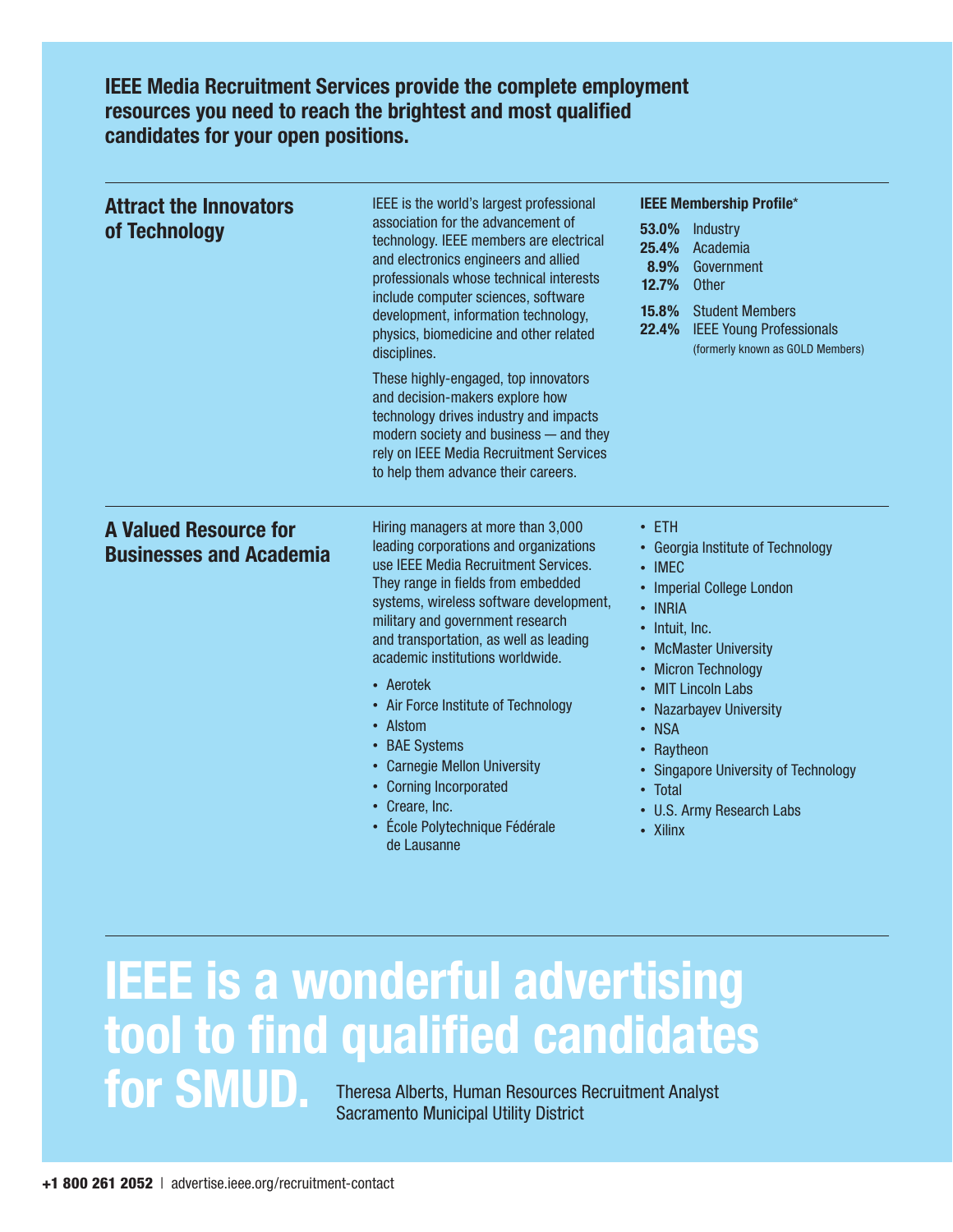**Reach the largest audience of highly-qualified engineers and tech professionals.**

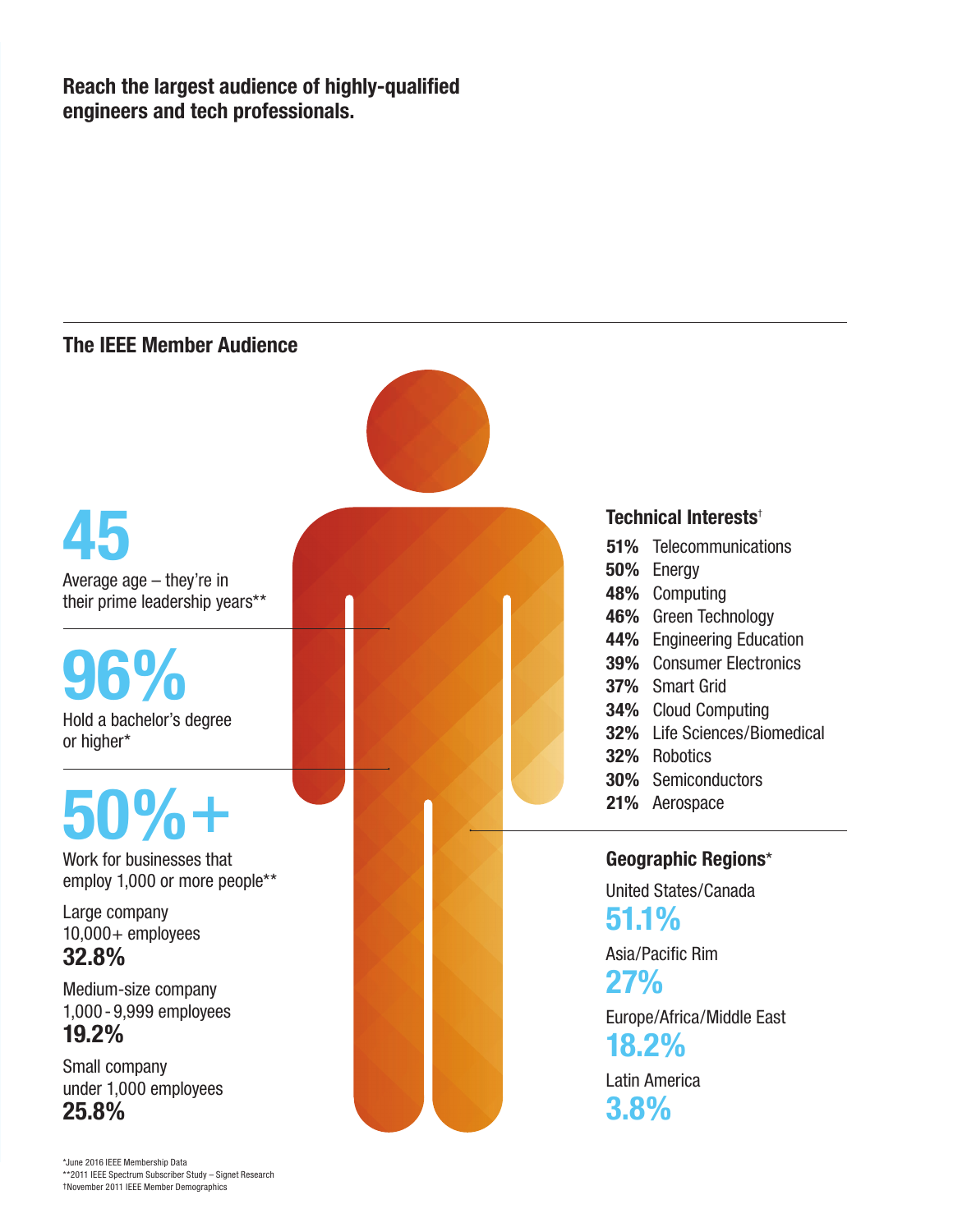# **Advertising opportunities that help you find the most qualified candidates for your company's future.**

# **The IEEE Media recruitment package is unbeatable in reach, value and flexibility.**

#### **Print**

The first choice for your branding ad and individual job announcements.

#### **Online Job Postings**

Post your open position on the IEEE Job Site and reach the top engineers and tech professionals worldwide.

#### **Banners**

Advertising on the IEEE Job Site delivers a half million impressions per month, and adds high impact to your print and direct marketing program.

#### **The IEEE Job Site Career Alert**

Delivers a free biweekly email report on jobs, education, management and the engineering workplace.

- **Banner Advertising** Place your banner ad and reach over 245,000 opt-in subscribers. Select your choice of four cost-effective positions.
- **Content Marketing** These sponsorship ads blend in with the regular editorial content — which is sure to be read by both active and passive job seekers.

#### **Employer Branding Webinars**

The best way to interactively communicate the key benefits of working for your company and inform job seekers of the job opportunities within your organization.

#### **Virtual Career Fairs**

Enables you to find highly-qualified candidates while lowering your costper-hire. Your sponsorship also allows you to speak with job seekers via Live Online Chat.

#### **IEEE-USA Salary Service**

Offers annual subscribers access to the IEEE-USA Salary Calculator and Salary & Benefits Survey eReports for accurately benchmarking technical professionals' compensation individually or organization-wide.



**Your local sales representative can create a custom recruitment package that combines print, online, sponsorships and newsletters. Call +1 800 261 2052 for more information.**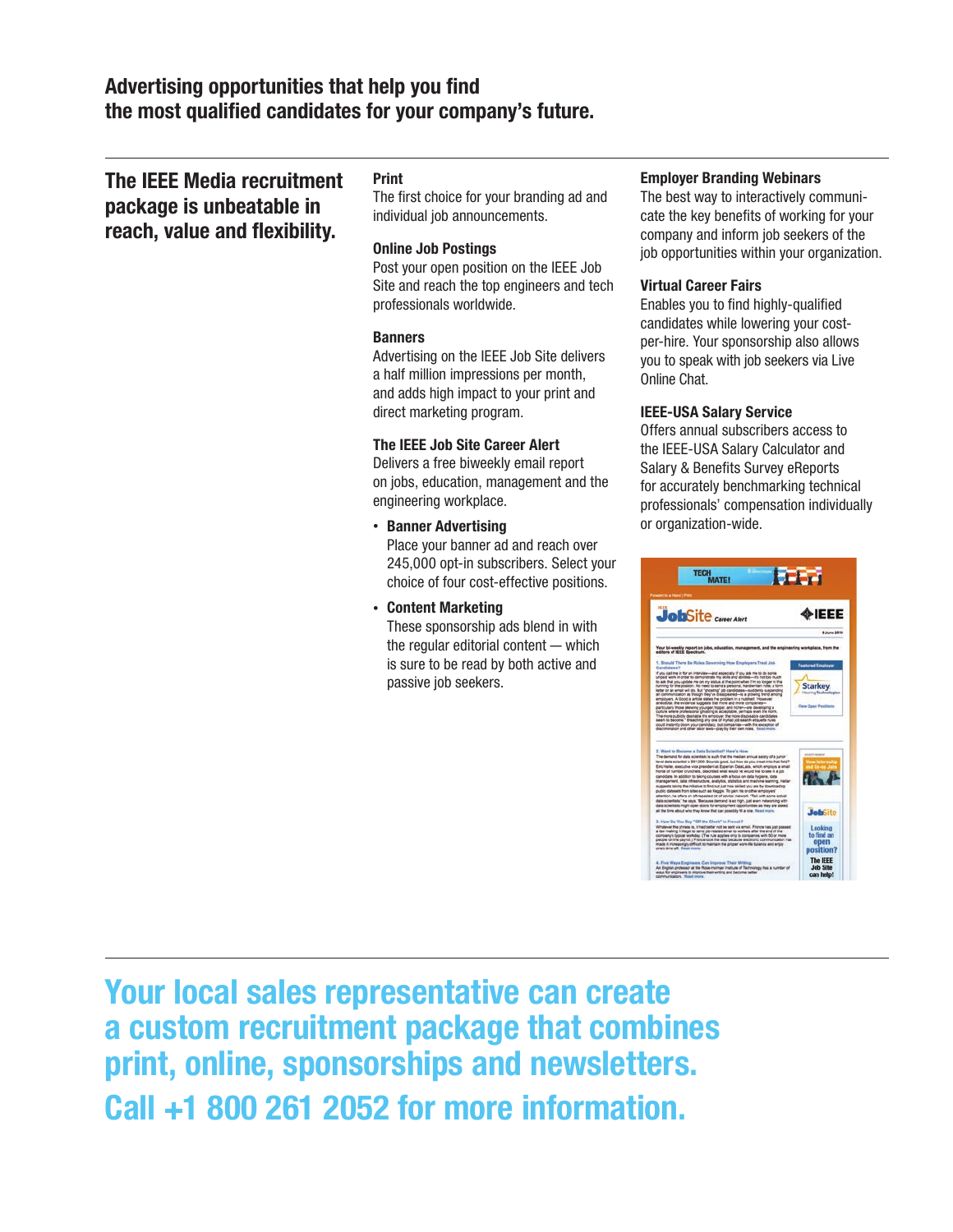# **Print Opportunities IEEE Spectrum**

Reach the world's top engineers in every sector — from communications to defense, from computers to transportation. Brand your company or institution monthly in IEEE Spectrum and target your next recruit.

This award-winning editorial is a direct line to leaders shaping technology and business. Major companies regularly place recruitment display ads seeking the best IT, high technology and engineering talent.

Engineering and Computer Science departments of many worldwide academic institutions choose IEEE members to enhance their faculty and research lab staff because they are the most qualified and sought after candidates.



#### **IEEE Tech Societies Magazines**

Focus your recruitment message to an unparalleled technology-savvy audience of engineers and top executives in any of 25 vertical publications precisely targeted to members of a specific Technical Society.

[advertise.ieee.org/recruitment/print](advertise.ieee.org/tech-societies-print)



\*2011 IEEE Spectrum Subscriber Study – Signet Research of subscribers agree that IEEE Spectrum content is superior relative to other scientific-related publications in the field.\*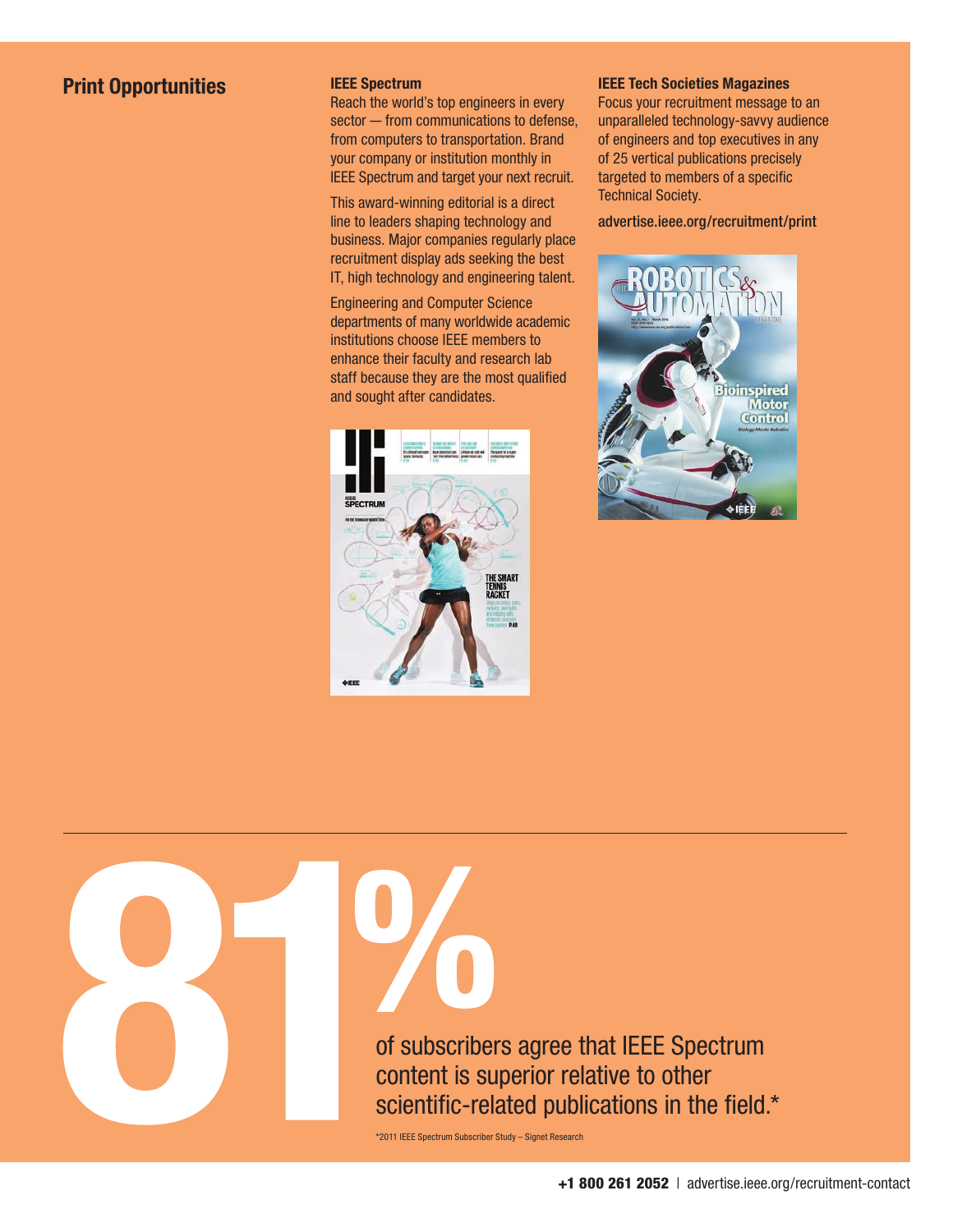# **The official IEEE website for engineering and technology jobs. Register an account and you can begin posting positions within minutes!**

| JobSite                                                    | • Provides employers with more qualified candidates than CareerBuilder, Dice<br>and Monster.com*<br>• Serves more than the membership of IEEE and its associated Technical Societies<br>Delivers your postings instantly to registered IEEE members<br>$\bullet$<br>Pre-qualifies candidates electronically within minutes<br>٠<br>• Provides resumes matched to your needs quickly and cost-effectively |                                                                                                                                               |                                                                                                                             |                                                         |                                                                                                                                                                                                                                                                      |
|------------------------------------------------------------|----------------------------------------------------------------------------------------------------------------------------------------------------------------------------------------------------------------------------------------------------------------------------------------------------------------------------------------------------------------------------------------------------------|-----------------------------------------------------------------------------------------------------------------------------------------------|-----------------------------------------------------------------------------------------------------------------------------|---------------------------------------------------------|----------------------------------------------------------------------------------------------------------------------------------------------------------------------------------------------------------------------------------------------------------------------|
| <b>The World's Largest</b><br><b>Technical Talent Pool</b> | 75.2%<br>76.6%<br>53.6%<br>46<br>\$86,000                                                                                                                                                                                                                                                                                                                                                                | Profile of Registered Job Seekers*<br>Employed<br><b>Hold Advanced Degrees</b><br>Passive Job Seekers<br>Average Age<br><b>Average Salary</b> |                                                                                                                             | 23.2%<br>13.5%<br>10.5%<br>5.2%<br>4.9%<br>3.4%<br>3.0% | Job Function of Registered Job Seekers*<br>26.6% Electrical Engineer<br>R&D/Scientist/Engineer<br><b>Computer Engineer/Scientist</b><br>Software Engineer<br><b>IT Professional</b><br>Design Engineer<br><b>Telecommunications Engineer</b><br><b>Test Engineer</b> |
| <b>Used by Leading</b><br>Organizations                    | • ASML<br><b>BAE Systems</b><br>$\bullet$<br><b>BP</b><br>$\cdot$ CERN<br>$\cdot$ CIA<br>• GE India<br>• General Electric                                                                                                                                                                                                                                                                                | <b>Technology Center</b>                                                                                                                      | $\cdot$ IBM<br>• IMEC<br>$\cdot$ Intel<br>• Lockheed Martin<br>• Microsoft<br>• Motorola<br>• North American<br>Corporation | <b>Electric Reliability</b>                             | Northrop Grumman<br>$\bullet$<br><b>NSA</b><br>$\bullet$<br><b>Philips Electronics</b><br>• Raytheon<br>• Randstad Technologies<br>• Schweitzer Engineering<br>Laboratories<br>• Total                                                                               |

# **Average Monthly Statistics**



\*\*Adicio, January-May 2016 Stats †Google Analytics, June 2015-May 2016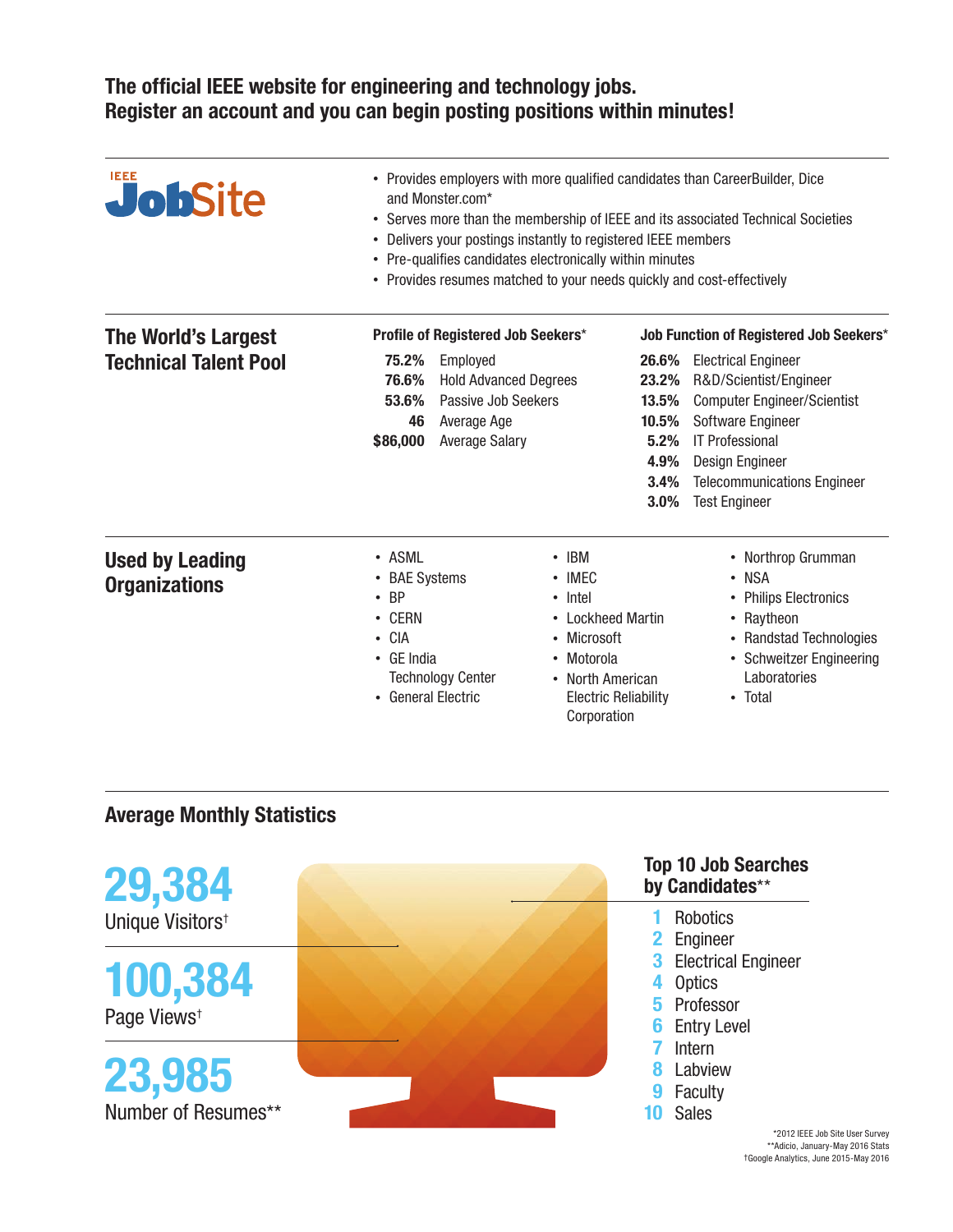# **Reach job candidates more effectively with these features on the IEEE Job Site!**

#### **Featured Jobs**

Give your job posting more exposure by placing it in the Featured Jobs area on the IEEE Job Site home page. Featured Jobs also appear on IEEE Facebook Pages and myIEEE the IEEE member's personalized Web page — exposing your job post to passive job seekers.

#### **Spotlight Jobs**

Put your job in the spotlight for an overwhelming response from job seekers. Spotlight Jobs generate high click-through rates because they are strategically placed at the top of the Job Search Results page.

| Home                 | <b>Paul Resume</b><br><b>Cartest News</b>                                                                                                                                                                                                                                                                                                                                                                                                                                                                         | Job Senker Texts             | <b>Carter Events</b><br><b>Member Sign In</b>    |
|----------------------|-------------------------------------------------------------------------------------------------------------------------------------------------------------------------------------------------------------------------------------------------------------------------------------------------------------------------------------------------------------------------------------------------------------------------------------------------------------------------------------------------------------------|------------------------------|--------------------------------------------------|
| First a Job          |                                                                                                                                                                                                                                                                                                                                                                                                                                                                                                                   | <b>FIRST STATE CARDINALS</b> |                                                  |
|                      | / All Categories<br><b>Technol</b><br><b>By Email</b>                                                                                                                                                                                                                                                                                                                                                                                                                                                             |                              |                                                  |
| Featured Jobs        |                                                                                                                                                                                                                                                                                                                                                                                                                                                                                                                   | <b>Make Ave</b>              |                                                  |
| د ب                  |                                                                                                                                                                                                                                                                                                                                                                                                                                                                                                                   |                              | <b>CLICK BELOW</b>                               |
| <b>Blvd</b> 2013     | <b>Sr. Protection &amp; Control (Various Locations)</b><br>Looks.                                                                                                                                                                                                                                                                                                                                                                                                                                                 |                              | <b>TO VIEW</b><br><b>EMPLOYER</b>                |
| Area Britt           | Banke Signal Processing Engineer<br><b>Latitude</b>                                                                                                                                                                                                                                                                                                                                                                                                                                                               |                              | <b>VIDEOS</b><br>r.                              |
| <b>Big (F1)</b>      | Salesforce Developer (Suffware, for Energy Efficiency).<br>Lotting                                                                                                                                                                                                                                                                                                                                                                                                                                                |                              |                                                  |
| Area Drive           | FPGA Signal Processor Engineer<br>Lothe                                                                                                                                                                                                                                                                                                                                                                                                                                                                           |                              | <b>Harris Corporation</b><br>$-100$              |
| <b>Alexa</b> Service | <b>Lead Enterthed Systems Engineer</b><br><b>Wells Division Corporation</b>                                                                                                                                                                                                                                                                                                                                                                                                                                       |                              | <b>Circuit Lingie</b><br><b>Secure Concess</b>   |
| <b>ANSIN VENUS</b>   | Featured Employers<br>47 CM<br><b>Haytheon SEL</b>                                                                                                                                                                                                                                                                                                                                                                                                                                                                |                              | <b>Harris Corporation</b><br>Lisal Galages Polis |
|                      | <b>Rusnes en Ciencro y Termelogio</b><br>Delinguista mujeres periodicas e nigeriares como e Dia, Rosal Maria Britain (encimale)<br>p plomin an in Clevela y Two capit on Punama), ing Alunyak Panuhas da Historial<br>arrus Mrezes as Educación). Dos Carronwe Electation Universitycisme presions de<br>foreign die for furnitures (\$45 & Markeda Gallery, parts in 7. Pagerne Herman die SEET y 1992)<br>Farante too misier aux haractes institutions adole au holivantic, aux holes in<br>Ankalos de purpones |                              |                                                  |

#### **Banners**

Advertising on the IEEE Job Site links to your hiring needs, policies and employee advantages. Run your banner ad on the IEEE Job Site or on the IEEE Job Site Mobile Platform.

#### **Social Media Optimization Plus**

Extend the reach of your job postings with SMO+ and your job will automatically be distributed to hundreds of social media sites and channels.

#### **Partner and Niche Networks**

Connect with IT and engineering professionals by distributing your job post to the CareerCast IT & Engineering Network. Or get greater exposure to a diverse audience and qualified disabled job seekers with the OFFCP/ EEOC Network.

#### **IEEE Job Site Mobile Mini Site**

Connect your recruitment efforts with our mobile technology by sponsoring a selfcontained, exclusively branded mobile site which builds on the data you've posted on the IEEE Job Site.

# **I posted our opening on the "IEEE Job Site and received nicely qualified candidates within a few days!"**

Human Resources Manager AIRMAR Technology Corporation

Named Top 100 Website in Weddle's Guide to Employment Sites and Winner of Weddle's User's Choice Award

**Top100**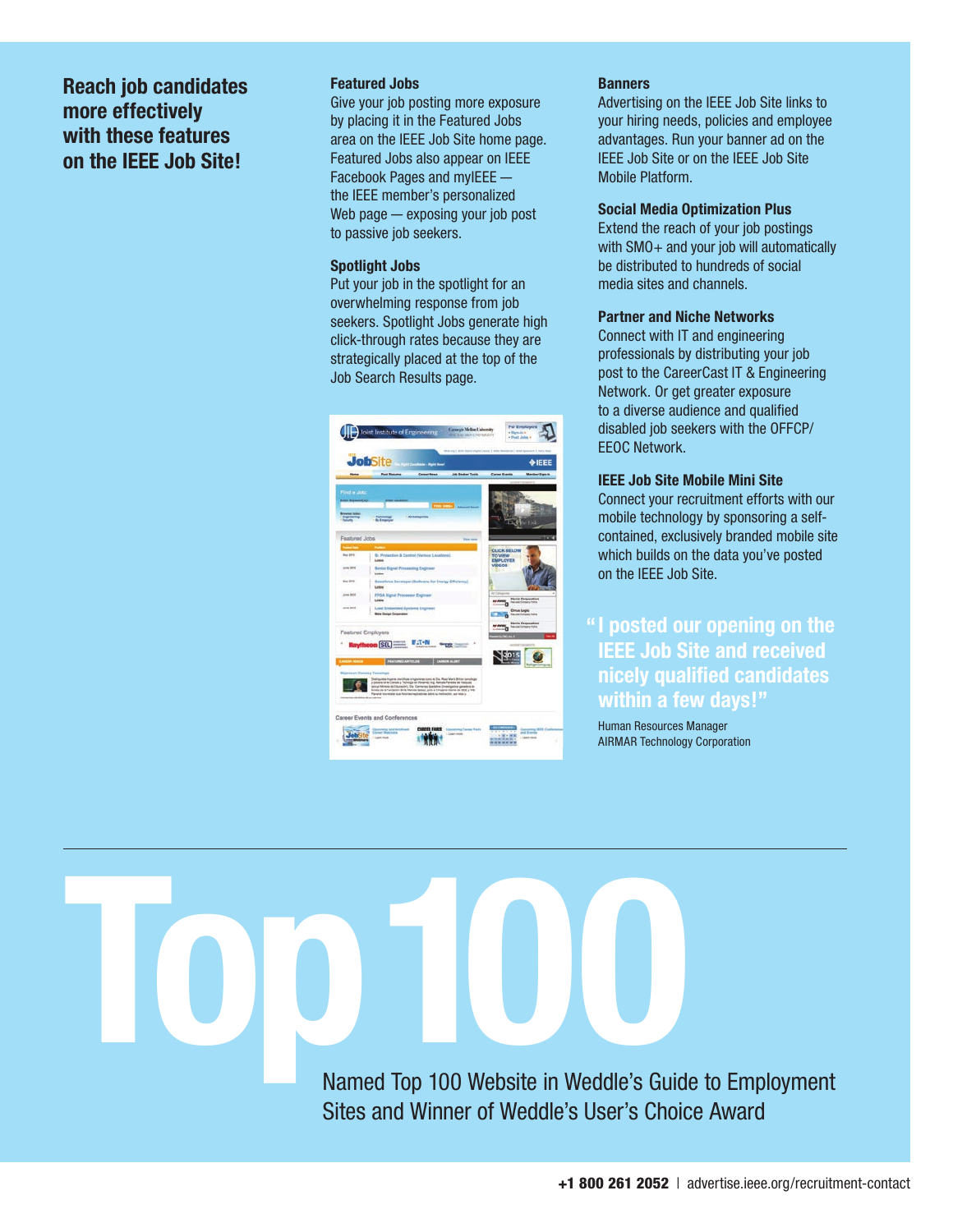# **2017 Careers/Education Media Planner**



Winner of 9 Editorial Awards in 2016

| <b>Month</b> | Close  | <b>Materials</b> | <b>Recruitment</b><br><b>Features</b>                                         | <b>Editorial</b><br><b>Features</b>                                                                                                                                                                                                   | 2017<br><b>Bonus Distribution</b>                                                                                                                                                                                                                    |
|--------------|--------|------------------|-------------------------------------------------------------------------------|---------------------------------------------------------------------------------------------------------------------------------------------------------------------------------------------------------------------------------------|------------------------------------------------------------------------------------------------------------------------------------------------------------------------------------------------------------------------------------------------------|
| Jan          | 1 Dec  | 8 Dec            | • Startup Profile                                                             | • Annual Technology Prediction/Analysis Issue                                                                                                                                                                                         | • Consumer: CES, Las Vegas, NV<br>• Telecommunications: IEEE CCNC, Las Vegas, NV                                                                                                                                                                     |
| Feb          | 30 Dec | 6 Jan            | • Career Profile                                                              | • Telecom: Phil Rosedale's Killer App for<br>Virtual Reality Social Media<br>• Energy: Solar DC Homes in India<br>• Computing: Attack of the Clones<br>• Transportation: Jaguar/Range Rover's<br><b>Projected Pattern Recognition</b> | • Semiconductors: IEEE Solid State Circuits,<br>San Francisco, CA<br>• Telecommunications: Mobile World Congress,<br>Barcelona, Spain                                                                                                                |
| Mar          | 1 Feb  | 8 Feb            | • Engineers with<br><b>Disabilities</b>                                       | • Computing: Microsoft's Underwater Servers<br>• Energy: Replacing the Transformer<br>• Energy: Stationary Batteries<br>· Biomedical: Robert Woo: Exoskeleton<br><b>Test Pilot</b>                                                    | • Telecommunications: Optical Fiber Communications,<br>Los Angeles, CA<br>• Telecommunications: IWCE, Las Vegas, NV<br>· Telecommunications: IEEE WCNC, San Francisco, CA<br>• Telecommunications: ICASSP, New Orleans, LA                           |
| Apr          | 1 Mar  | 8 Mar            | • Startup Profile                                                             | • Telecom: Replacing the Internet<br>• Aerospace: X-Ray Free Electron Lasers<br>• Transportation: Top 10 Tech Cars<br>• Geek Life: PowerPoint at 30<br>• Telecom: Wireless Interconnects                                              | · Telecommunications: NAB, Las Vegas, NV<br>• Telecommunications: INFOCOM, Istanbul, Turkey<br>• SHRM Talent Management Conference and Exposition,<br>Chicago, IL<br>• Computing/Telecommunications/Semiconductors:<br>IEEE RFID 2017, San Diego, CA |
| May          | 31 Mar | 7 Apr            | • Careers Profile                                                             | • Biomedical: Digital Psychiatry<br>• Green Tech: An improved Electric Motor<br>• Robotics: Robotic Octopus<br>• Gadgets: Electronic Monitoring of Offenders                                                                          | • Semiconductors/Computer: IoT Conference,<br>Santa Clara, CA<br>• Telecommunications: IEEE ICC, Paris, France                                                                                                                                       |
| Jun          | 1 May  | 8 May            | • Careers in<br>Advanced<br>Manufacturing                                     | • Special Issue: Can We Copy The Brain?                                                                                                                                                                                               | • Telecommunications: MTT, Honolulu, HI<br>• Computing/Semiconductors: DAC, San Francisco, CA<br>• Telecommunications: IEEE SECON, TBD<br>• World Science Festival, New York, NY                                                                     |
| Jul          | 1 Jun  | 8 Jun            | • Where the Jobs<br>Are: 2017                                                 | · Telecom: Skyjacked Wifi<br>• Biomedical: Smart Contact Lenses<br>• Robotics: Rolls Royce's Roboship<br>• Computing: Privacy of Public Data<br>• Energy: Vannevar Bush and Solar Energy                                              | · Semiconductors: IEEE SEMICON WEST, San Francisco, CA<br>• Energy: IEEE Power & Energy Society Meeting, Chicago, IL<br>• Telecommunications: Antennas and Propagation,<br>San Diego, CA                                                             |
| Aug          | 30 Jun | 7 Jul            | • Careers Profile                                                             | • Computing: Could Hackers Steal Time?<br>• Aerospace: Electric Plane<br>• Biomedical: Bio-electronic Chips                                                                                                                           | • Energy: EMC, Washington, DC<br>• Computing/Consumer: Flash Memory Summit,<br>Santa Clara, CA                                                                                                                                                       |
| Sep          | 1 Aug  | 8 Aug            | • Special Ad Section:<br><b>University Spotlight</b><br>• Startup Profile     | • Computing: Stochastic Computing<br>• Energy: Dendrites in Lithium-ion Batteries                                                                                                                                                     | • Telecommunications: IEEE PIMRC, TBD<br>• Telecommunications: CTIA Wireless, Las Vegas, NV<br>• Computing: COMSOL Conference, TBD<br>• Computing: COMSOL Conference, Boston, MA                                                                     |
| 0ct          | 1 Sep  | 8 Sep            | • Special Ad Section:<br><b>Great Places to Work</b><br>• Careers Profile     | • Telecom: How Europe's Rail Comm System<br>Could Inspire 5G                                                                                                                                                                          | • Telecommunications: IEEE MILCOM, Tampa, FL<br>• Telecommunications: Futurecom, Sao Paulo, Brazil                                                                                                                                                   |
| Nov          | 2 Oct  | <b>9 Oct</b>     | · Special Ad Section:<br>Cybersecurity<br>Spotlight<br>• Learning Negotiation | • GreenTech: 3D Mapping of the Roadbed<br>• Semiconductors: Silicon Photonics                                                                                                                                                         | • Computing: IEEE/ACM Conference on Computer-aided<br>Design, Irvine, CA<br>• Computing: Supercomputing, TBD                                                                                                                                         |
| Dec          | 1 Nov  | 8 Nov            |                                                                               | • Robotics: Al-enabled Diagnostics                                                                                                                                                                                                    | • Telecommunications: IEEE GLOBECOM, TBD, Singapore<br>• Energy: PowerGen, Las Vegas, NV                                                                                                                                                             |

Editorial calendar is subject to change. For real-time editorial calendar, visit [advertise.ieee.org/recruitment-ed-cal](http://advertise.ieee.org/wp-content/uploads/2016-IEEE-Spectrum-Recruitment-Editorial-Calendar-LR.pdf).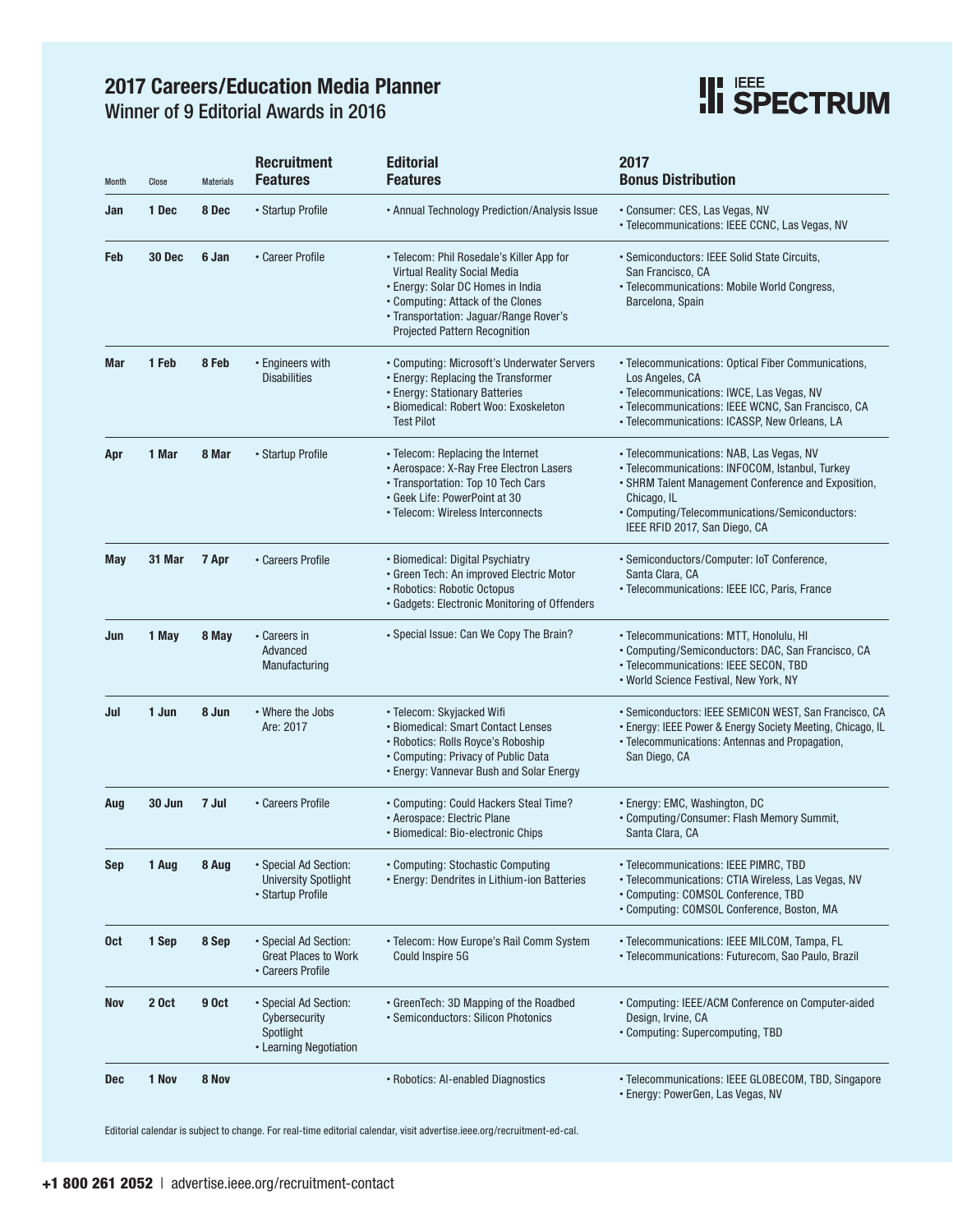# **2017 Recruitment Rates**

| <b>BW Rates</b>                                            | 1X                    | 6X       | 12X       | <b>18X</b> | <b>24X</b>           |  |  |  |  |
|------------------------------------------------------------|-----------------------|----------|-----------|------------|----------------------|--|--|--|--|
| North American Recruitment Packages   206,616 Circulation* |                       |          |           |            |                      |  |  |  |  |
| 1 Page                                                     | \$14,100              | \$13,425 | \$12,710  | \$11,770   | \$11,330             |  |  |  |  |
| 2/3 Page                                                   | 11,155                | 10,585   | 10,070    | 9,550      | 9,150                |  |  |  |  |
| $1/2$ Page                                                 | 7,980                 | 7,545    | 7,175     | 6,835      | 6,515                |  |  |  |  |
| 1/3 Page                                                   | 6,145                 | 5,850    | 5,505     | 5,255      | 5,085                |  |  |  |  |
| 1/4 Page                                                   | 4,765                 | 4,520    | 4,245     | 4,130      | 3,875                |  |  |  |  |
| $1/6$ Page                                                 | 3,990                 | 3,735    | 3,615     | 3,440      | 3,215                |  |  |  |  |
| $1/12$ Page                                                | 2,495                 | 2,335    | 2,250     | 2,135      | 2,045                |  |  |  |  |
| Worldwide Packages   382,942 Circulation*                  |                       |          |           |            |                      |  |  |  |  |
| 1 Page                                                     | \$15,205              | \$14,400 | \$13,685  | \$13,080   | \$12,480             |  |  |  |  |
| 2/3 Page                                                   | 11,995                | 11,390   | 10,845    | 10,360     | 9,900                |  |  |  |  |
| $1/2$ Page                                                 | 8,550                 | 8,150    | 7,715     | 7,375      | 7,055                |  |  |  |  |
| $1/3$ Page                                                 | 6,635                 | 6,260    | 5,970     | 5,740      | 5,425                |  |  |  |  |
| 1/4 Page                                                   | 5,135                 | 4,820    | 4,590     | 4,420      | 4,220                |  |  |  |  |
| 1/6 Page                                                   | 4,275                 | 4,045    | 3,875     | 3,670      | 3,500                |  |  |  |  |
| $1/12$ Page                                                | 2,595                 | 2,460    | 2,350     | 2,215      | 2,130                |  |  |  |  |
| International Packages   176,326 Circulation*              |                       |          |           |            |                      |  |  |  |  |
| 1 Page                                                     | \$7,455               | \$7,050  | \$6,725   | \$6,440    | \$6,130              |  |  |  |  |
| 2/3 Page                                                   | 5,905                 | 5,590    | 5,325     | 5,060      | 4,855                |  |  |  |  |
| 1/2 Page                                                   | 4,245                 | 3,980    | 3,805     | 3,630      | 3,455                |  |  |  |  |
| $1/3$ Page                                                 | 3,245                 | 3,105    | 2,925     | 2,780      | 2,695                |  |  |  |  |
| 1/4 Page                                                   | 2,520                 | 2,400    | 2,255     | 2,195      | 2,050                |  |  |  |  |
| 1/6 Page                                                   | 2,110                 | 1,990    | 1,935     | 1,820      | 1,700                |  |  |  |  |
| $1/12$ Page                                                | 1,700                 | 1,585    | 1,520     | 1,435      | 1,375                |  |  |  |  |
| <b>Color Rates</b>                                         | <b>North American</b> |          | Worldwide |            | <b>International</b> |  |  |  |  |
| 2-Color                                                    | \$735                 |          | \$790     |            | \$375                |  |  |  |  |
| 3-Color                                                    | 870                   |          | 940       |            | 445                  |  |  |  |  |
| 4-Color                                                    | 1,380                 |          | 1,495     |            | 675                  |  |  |  |  |
| <b>Color Spread</b>                                        | 2,275                 |          | 2,455     |            | 1,105                |  |  |  |  |

**To determine which advertising opportunity best meets your immediate needs, speak with one of our IEEE Media Recruitment Services sales representatives today.** 

| <b>Package Rates Include</b> |                 | <b>Number of Jobs Online</b>   |
|------------------------------|-----------------|--------------------------------|
| 1 Page                       | $^{\mathrm{+}}$ | 4 Jobs Plus Banner for 1 Month |
| $2/3$ Page                   | $^{\mathrm{+}}$ | 3 Jobs Plus Banner for 1 Month |
| 1/2 Page                     | $^+$            | 2 Jobs                         |
| $1/3$ Page                   | $^+$            | 1 Job                          |
| 1/4 Page                     | $^+$            | 1 Job                          |
| 1/8 Page                     | $^+$            | 1 Job                          |
| $1/12$ Page                  | +               | 1 Job                          |

## **Call +1 800 261 2052 or email employerjobsite@ieee.org to inquire about our value-added recruitment packages.**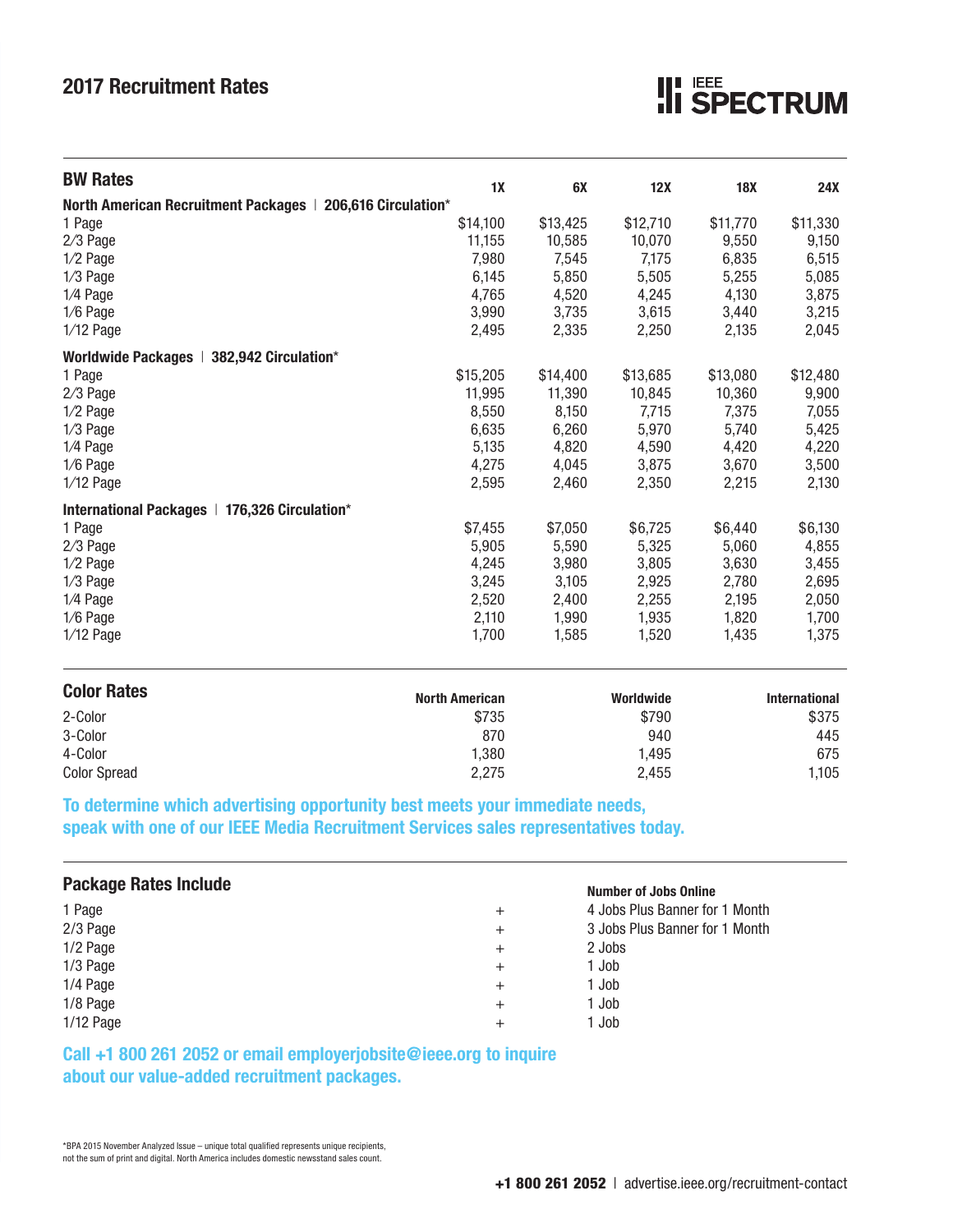# **2017 IEEE Job Site Rates**

Cost-effective ways to reach qualified candidates



|                    | 2017 Annual Job Posting Package Rates |                        |                                     |                                      |                                      |                                                         |                                                    |
|--------------------|---------------------------------------|------------------------|-------------------------------------|--------------------------------------|--------------------------------------|---------------------------------------------------------|----------------------------------------------------|
|                    |                                       | Job<br><b>Postings</b> | <b>Featured</b><br><b>Job Posts</b> | <b>Spotlight</b><br><b>Job Posts</b> | <b>CareerCast</b><br><b>SMO Plus</b> | <b>CareerCast IT</b><br>& Engineering<br><b>Network</b> | <b>CareerCast</b><br>OFFCP/<br><b>EEOC Network</b> |
| Level 1            | (4 Job Posts)                         | \$855                  | \$1.590                             | \$1,870                              | \$1.435                              | \$1.255                                                 | \$1,055                                            |
| Level 2            | (10 Job Posts)                        | 1.905                  | 3.640                               | 4.420                                | 3.305                                | 2.800                                                   | 2,355                                              |
| Level 3            | (24 Job Posts)                        | 4.290                  | 8.365                               | 10.400                               | 7.665                                | 6.260                                                   | 5.275                                              |
| Level 4            | (30 Job Posts)                        | 4.740                  | 9.330                               | 11.700                               | 8.640                                | 7.105                                                   | 5,925                                              |
| Level 5            | (50 Job Posts)                        | 7.600                  | 14.740                              | 18.200                               | 13.850                               | 11.015                                                  | 9.310                                              |
| Level 6            | (100 Job Posts)                       | 14,235                 | 27,505                              | 33,805                               | 26,235                               | 20,010                                                  | 17,125                                             |
| Level <sub>7</sub> | (Unlimited Job Posts)                 | TBD                    | TBD                                 | TBD                                  | TBD                                  | TBD                                                     | TBD                                                |

#### **A la carte**

**Resume Database**

| 30-Day Single Job Post           | \$295 |
|----------------------------------|-------|
| 30-Day Single Featured Job Post  | 560   |
| 30-Day Single Spotlight Job Post | 585   |
| 60-Day Single Job Post           | 550   |
| 60-Day Single Featured Job Post  | 920   |
| 60-Day Single Spotlight Job Post | 1.050 |

Level 1 (4 Job Posts) \$2,645 \$855 \$3,500 Level 2 (10 Job Posts) 2,500 1,905 4,405 Level 3 (25 Job Posts) 2,340 4,290 6,630 Level 4 (30 Job Posts) 2,205 4,740 6,945 Level 5 and above 1,905 See above TBD

Annual Fee + Package Full Cost

**For sponsorship rates for Employer Branding Webinars, Virtual Career Fairs or the IEEE Job Site Mobile Platform, contact your local sales representative.**

**For more information, call +1 800 261 2052 or email employerjobsite@ieee.org.**

\*Please note, the Resume Database annual subscription can only be purchased in conjunction with a job posting contract. All prices are for one year. Additional users cost \$600 per user annually.

Leaderboard **728 x 90** \$3.500 Medium Rectangle 300 x 250 3,000 **Banner Advertising** 

For complete formatting and mechanical specs, please visit our website at www.ieee.org/jobs/advertise

#### **IEEE Job Site Career Alert** | **245,000 Circulation**

| Leaderboard          | 468 x 60         | \$5,000 |
|----------------------|------------------|---------|
| Skyscraper Ad        | $120 \times 600$ | 5.000   |
| <b>Bottom Banner</b> | 468 x 60         | 3.500   |
| <b>Button</b>        | $120 \times 90$  | 2.500   |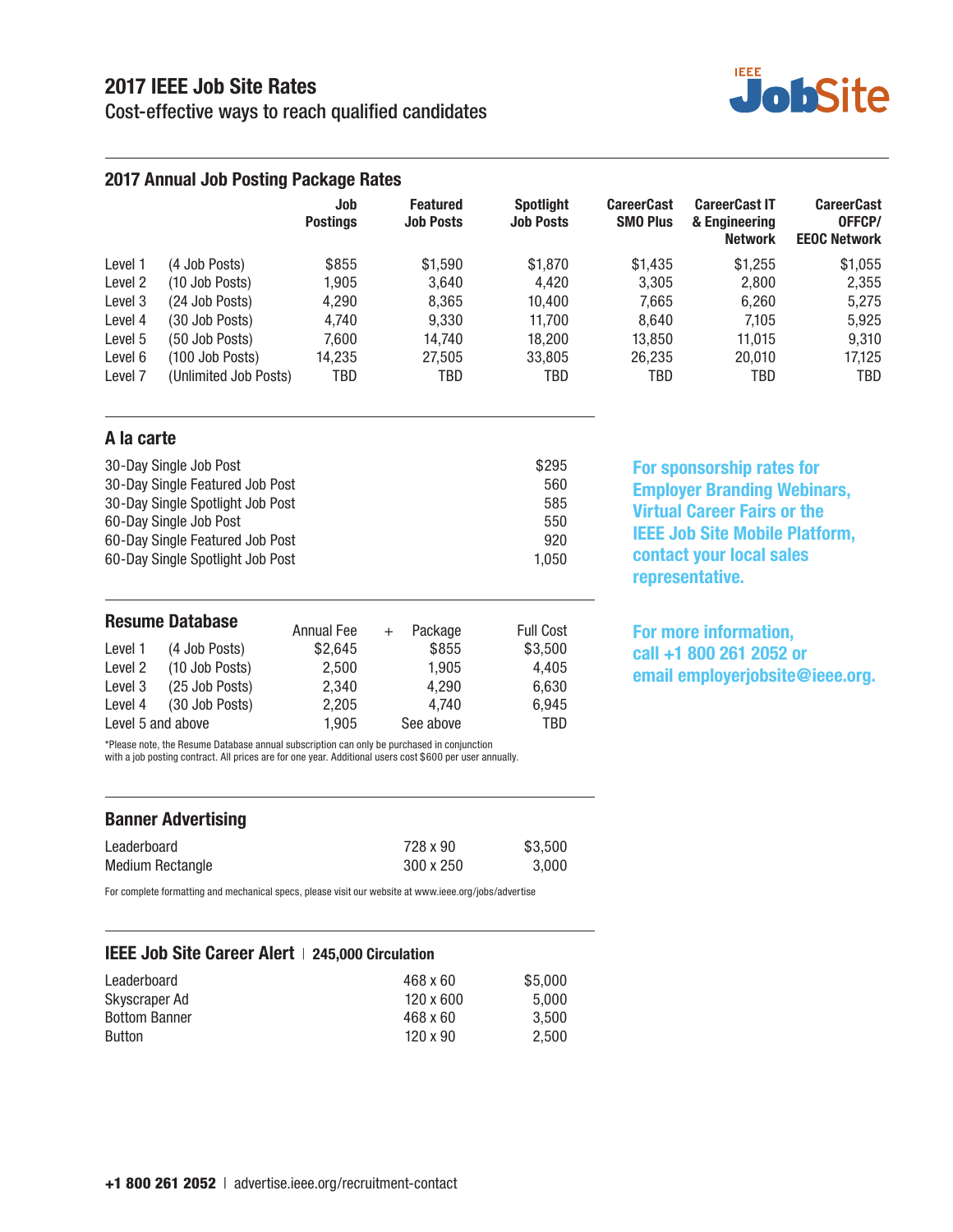**III** SPECTRUM

The classified advertisements of interest to IEEE members have been placed by educational, governmental, and industrial organizations. The IEEE encourages employers to offer salaries that are competitive, but occasionally a salary may be offered that is significantly below currently accepted levels. In such cases the reader may wish to inquire of the advertiser whether extenuating circumstances may apply. IEEE Spectrum may reject any advertisement that contains any of these phrases: "Recent college grads," "1 to 4 years maximum experience," "Up to 5 years experience," or "10 years maximum experience." Further, IEEE reserves the right to amend any such advertisement without specific notice to the advertiser in order to conform to the Age Discrimination in Employment Act.

**Printing Method:** Web offset. IEEE Spectrum subscribes to SWOP (Specifications for Web Offset Publications) standards. For complete mechanical requirements, write IEEE Spectrum Magazine, Advertising Production Department. See mailing instructions for address.

## **Supplied Advertising Material**

**Electronic Advertising Files:** Pressready Adobe PDF files preferred. EPS files: be sure to include TIF images in CMYK and supply a list of fonts that are used within that file. Send EPS files on CD along with original application file with digital proofs — color if applicable.

**Proofing:** For color ads, 1 SWOP press proof with color bars or off-press proof.

**Maximum Screen:** 133 lines

**Maximum Tonal Density:** Black & White – 85% for areas not intended to print solid. Black & 1-Color – 160%. 4-Color – 300% with only one solid.

**Trim Size:** 7.875" x 10.5". The live copy area for bleed is 7" x 10".

**Live Material for Bleed Units:** For bleed pages, columns, and halves, keep essential matter .375" from top and bottom and .5" from left and right side of all pages, and at least .625" from bleed edge on both pages of facing page spread.

Live material in facing pages should not be closer than .125" on each page to center fold. Publisher reserves right to crop .1875" from either side of full pages and two-column units and .25" from either side of one-column units to compensate for variation in trim page size. Engraver's mark must be etched in bearer top and bottom at center of each page for guide in cutting apart.

## **Mailing Instructions**

#### **Send all orders, contracts, proofs, and films to:**

IEEE Spectrum Magazine Advertising Production Department 445 Hoes Lane Piscataway, NJ 08854 Tel +1 732 562 6334 Email fs.ieeemedia@ieee.org

#### **Issuance and Closing Dates**

**Published Monthly:** Issued last week of month preceding issue date.

**Closing Dates:** Space reservations 1st of month preceding date of issue (12 noon Pacific Standard Time). Copy to be set 1st of month preceding date of issue. Complete films or artwork 8th of month preceding date of issue. Cancellations not accepted after closing dates. Cancellations not accepted on cover and preferred position contracts without written notice to publisher 30 days before closing date.

#### **General Information**

Printing material will be destroyed 12 months after issue date unless otherwise instructed in writing. Inquiries concerning printed reproduction should be submitted within 3 weeks of issue date.

**Production Charge:** There will be a minimum charge of \$50.00 non-commissionable for any changes to any ad.

**Contract and Copy Regulations:**  [advertise.ieee.org/regulations.pdf](http://advertise.ieee.org/wp-content/uploads/IEEE-Media-Contract-and-Copy-Regulations.pdf)

**Commission:** 15% of gross billing allowed to recognized agencies on space, color, and position, provided account is paid within 30 days from invoice date.

**Frequency Rates:** Frequency rates are based on number of units within a 12-month contract year. Two-page spreads count as two units. Space run in any advertising edition counts toward frequency. All positions are ROP or Publisher's Choice.

#### **Unit Sizes Available**

| <u>UIIIL UILUU AVUIIUUIU</u> |                            |                       |                     |                            |               |  |  |
|------------------------------|----------------------------|-----------------------|---------------------|----------------------------|---------------|--|--|
| <b>Inches</b>                | Non-Bleed                  | <b>Bleed</b>          | <b>Millimeters</b>  | Non-Bleed                  | <b>Bleed</b>  |  |  |
| 1 Page                       | $7" \times 10"$            | 8.125" x 10.75"       | 1 Page              | 178mm x 254mm              | 206mm x 273mm |  |  |
| 2 Facing Pages               | 15.125" x 10" Gutter Bleed | 16.25" x 10.75"       | 2 Facing Pages      | 384mm x 254mm Gutter Bleed | 413mm x 273mm |  |  |
| 2/3 Page Vertical            | $4.5625"$ x 10"            | $5.3125$ " x 10.75"   | 2/3 Page Vertical   | 116 $mm \times 254$ $mm$   | 135mm x 273mm |  |  |
| 1/2 Page Island              | 4.5625" x 7.375"           | $5.3125$ " x 8"       | 1/2 Page Island     | 116mm x 188mm              | 135mm x 204mm |  |  |
| 1/2 Page Vertical            | $3.25" \times 10"$         | 4.0625" x 10.75"      | 1/2 Page Vertical   | 83mm x 254mm               | 104mm x 273mm |  |  |
| 1/2 Page Horizontal          | $7"$ x 4.75"               | 8.125" x 5.25"        | 1/2 Page Horizontal | 178mm x 121mm              | 206mm x 133mm |  |  |
| 1/3 Page Vertical            | 2.1875" x 10"              | $3.0625$ " x 10.75"   | 1/3 Page Vertical   | 56mm x 254mm               | 81mm x 273mm  |  |  |
| 1/3 Page Square              | 4.5625" x 4.75"            | $5.3125$ " x $5.25$ " | 1/3 Page Square     | 116 $mm \times 121$ $mm$   | 135mm x 133mm |  |  |
| 1/4 Page Square              | $3.25" \times 4.75"$       |                       | 1/4 Page Square     | 83mm x 121mm               |               |  |  |
| 1/6 Page Vertical            | 2.1875" x 4.75"            |                       | 1/6 Page Vertical   | 56mm x 121mm               |               |  |  |
| 1/12 Page Vertical           | 2.1875" x 2.375"           |                       | 1/12 Page Vertical  | 56mm x 60mm                |               |  |  |

Note: millimeters are only used whole